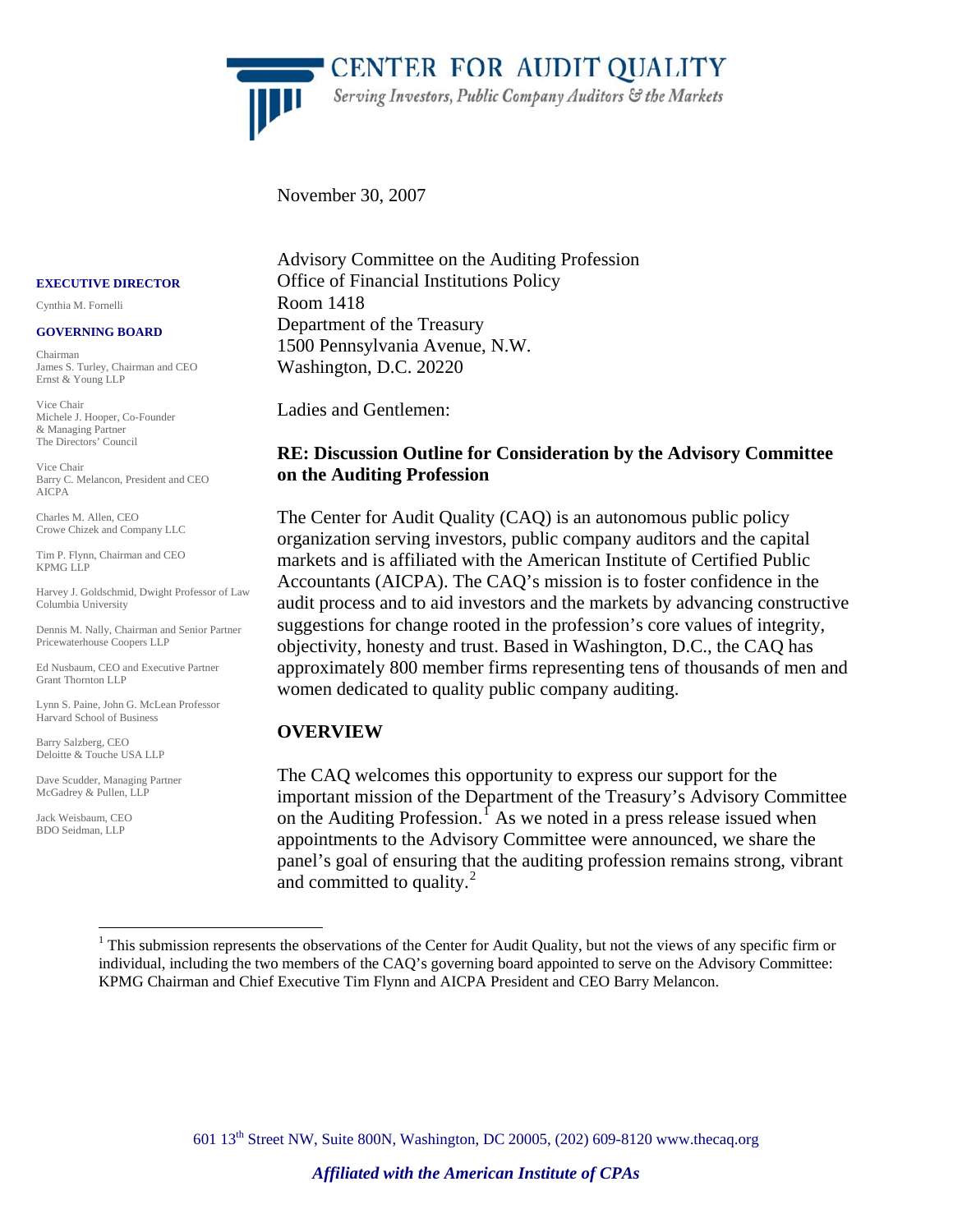We support the five over-arching principles established to guide your efforts, chief among them that your work and recommendations should be designed "to promote and encourage prosperity and stability by both improving the quality of the audit process and audits and ensuring the viability and resilience of the public company auditing profession."<sup>[3](#page-1-0)</sup>

The past several years have been a period of enormous change in the U.S. and global capital markets and for the public company audit profession. The globalization of public company auditing has led firms to renew their commitment to seamless service that transcends borders and cultures. As part of a global network affiliate structure, firms stress local accountability, emphasize cross-border consistency and enhance audit quality. As an example of one firm's approach, membership in the global organization comes with requirements that include granting oversight authority to global management, compliance with global quality, independence and risk management policies, and utilization of global training programs.

In a relatively short span of time, and in many parts of the world, the profession has gone from being partially self-regulated to being independently regulated. In the United States, the Public Company Accounting Oversight Board's inspections and oversight regime provide it with access to every facet of public company audit practices. In addition, new corporate governance standards have been mandated for public companies. In particular, the renewed focus on the auditor's primary responsibility to the audit committee, rather than company management, is a change that notably enhances auditor independence.

Taken together, these changes have created a platform for restoring investor confidence that had been shaken by the scandals at the beginning of the decade. There is evidence to suggest that progress is being made. In a survey conducted by the CAQ last July, 80 percent of investors expressed confidence in the audited financial information released by publicly traded U.S. companies. Further, six in ten investors said they have more confidence in audited financial information than they once did.<sup>[4](#page-1-1)</sup> The public company audit profession is pleased to note these improvements.



 $\frac{1}{2}$ <sup>2</sup> "Center for Audit Quality Welcomes Appointments to Treasury Department Advisory Committee on the Auditing Profession," Oct. 2, 2007; [http://thecaq.org/newsroom/pdfs/release\\_10022007.pdf](http://thecaq.org/newsroom/pdfs/release_10022007.pdf)

<span id="page-1-0"></span><sup>&</sup>lt;sup>3</sup>Working Discussion Outline, Advisory Committee on the Auditing Profession, Oct. 15, 2007. <http://www.treas.gov/offices/domestic-finance/acap/agendas/outline-10-15-07.pdf>

<span id="page-1-1"></span> $4$  Nationwide telephone survey of 1,001 investors related to investing, the capital markets and the Sarbanes-Oxley Act, conducted July 17-23, 2007 by the Glover Park Group. <http://thecaq.org/events/sox/researchsummary.pdf>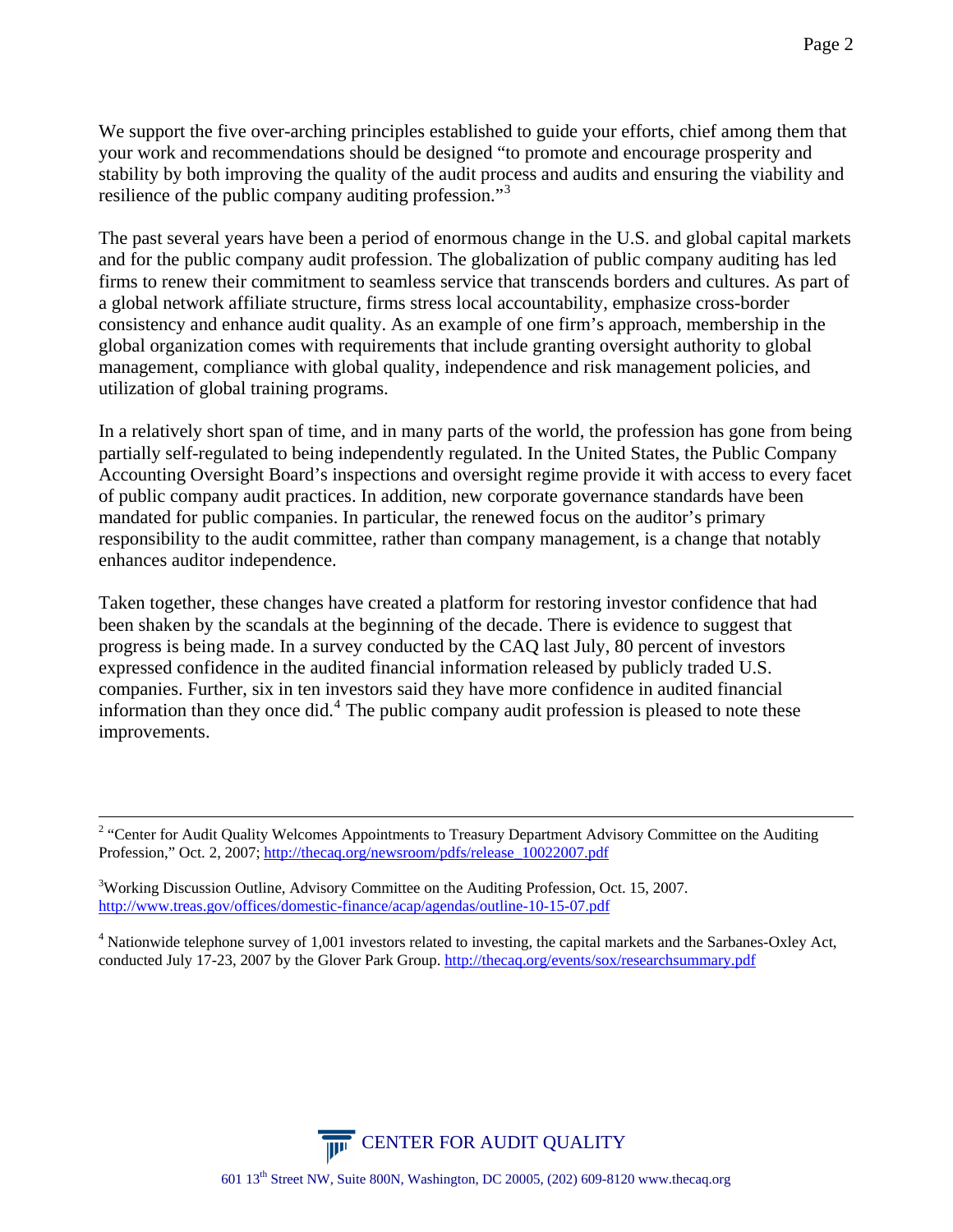While such improvements are noteworthy, it is clear that significant work lies ahead to maintain investor confidence in a rapidly changing marketplace. Today, businesses are increasingly complex, contracts and transactions grow more complicated, and financial instruments are continually more sophisticated. Further, "intangible assets" like customer loyalty and brand names that are not easily measured or accounted for in financial statements are becoming an increasingly critical element of an enterprise's value.

Given these looming challenges, the public company auditing profession has an important role to play, and first hand experiences to share, in discussions aimed at ensuring the integrity and reliability of financial information and that financial reporting practices keep pace with changing market realities. In order to meet that obligation, it is vital that the profession not only be sustained but be able to evolve in a manner that will facilitate its participation in meeting these challenges. As was observed by the CEOs of the six leading global audit networks in a 2006 paper, "Audit networks cannot provide the services demanded without the requisite financial, technical and people resources."<sup>[5](#page-2-0)</sup>

It is heartening to note that Secretary Henry M. Paulson, Jr. and Under Secretary for Domestic Finance Robert K. Steel have emphasized their recognition that a sustainable auditing profession is critical to the integrity of our nation's capital markets and the strength of the U.S. economy. We view the formation of the Advisory Committee on the Auditing Profession as a vital part of the ongoing dialogue about the measures needed to assure that the profession will have the resources, talent and expertise to continue to protect investors and facilitate the flow of capital and we are pleased to offer our support to these efforts.

Because we are preparing additional submissions related to specific areas that we believe will be of interest to the Advisory Committee, we will refrain from commenting on the scope and substance of the working discussion outline at this juncture. Instead, the goal of this particular submission is to offer what we view as necessary context for the Advisory Committee's current discussions. It comes in the form of a summary of the current professional environment, including regulatory experiences under the Sarbanes-Oxley Act and the programs administered by firms to meet our commitment to high audit quality.

# **THE REGULATORY SEA-CHANGE**

The public company auditing profession has undergone tremendous change since enactment of the Sarbanes-Oxley Act of 2002 (SOX). Crafted in response to numerous corporate scandals, SOX established a comprehensive framework to reform and enhance oversight of the public company audit portion of the accounting profession, including:



<span id="page-2-0"></span><sup>&</sup>lt;sup>5</sup> "Serving Global Capital Markets and the Global Economy: A View from the CEOs of the International Audit Networks. November, 2006. [http://www.deloitte.com/dtt/cda/doc/content/dtt\\_CEOVision110806\(2\).pdf](http://www.deloitte.com/dtt/cda/doc/content/dtt_CEOVision110806(2).pdf)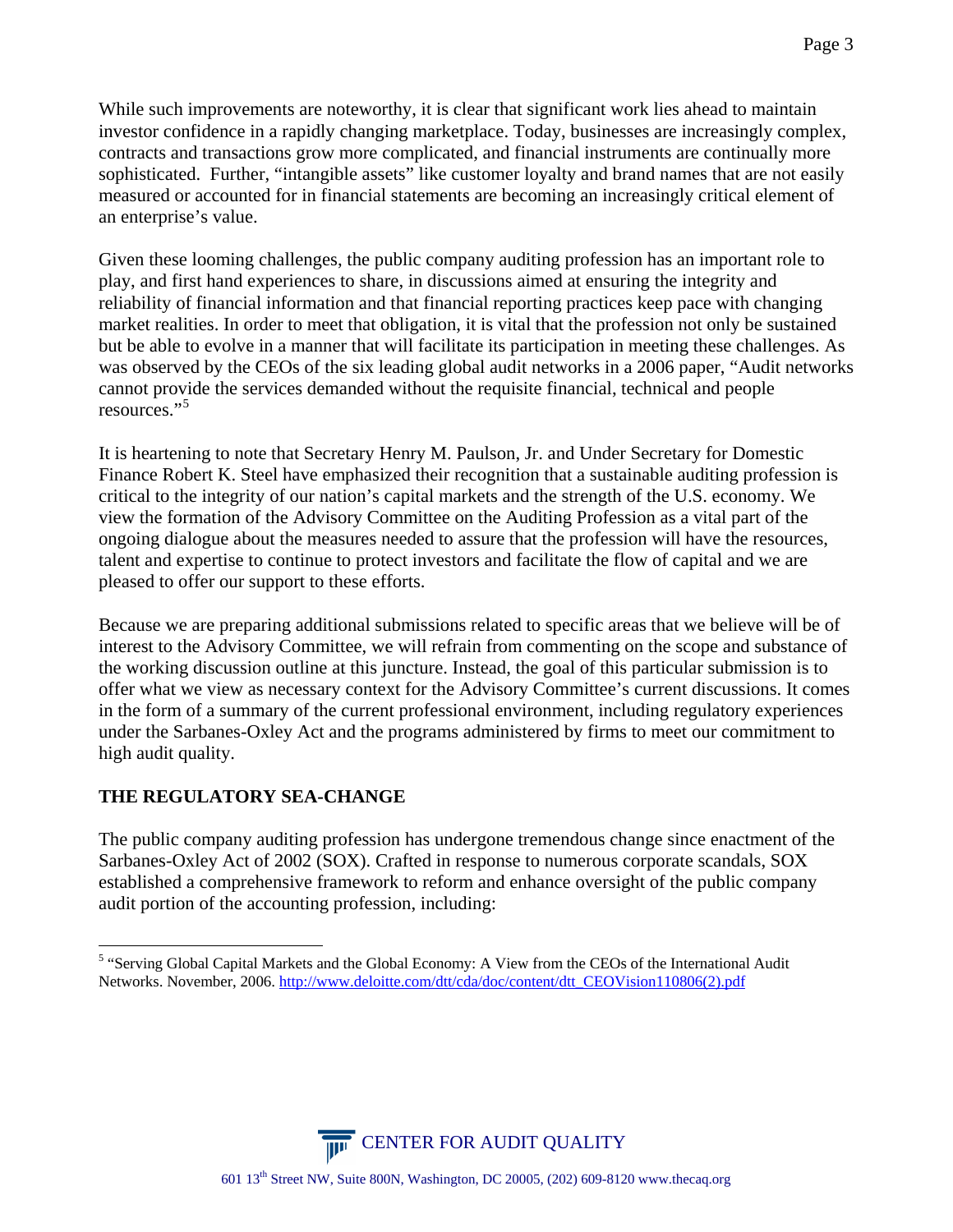- Expanded oversight role of audit committees;
- Stricter rules regarding independence of the auditor;
- Partner rotation; and
- Creation of the Public Company Accounting Oversight Board (PCAOB).

This new era of regulatory oversight of public company auditors has stimulated a growing global recognition that our profession performs a critically important public service – one that is a key building block in maintaining investor confidence and strong capital markets.

### **Public Company Accounting Oversight Board**

The PCAOB serves as the oversight authority for firms that audit issuers' financial statements filed with the Securities and Exchange Commission (SEC), as well as those firms that play a substantial role in the audits of SEC registrants. In this capacity, the PCAOB represents the public interest and has both broad investigative and disciplinary authority over registered public company audit firms and conducts a continuing program of inspections of public company audit firms to ensure compliance with SOX and the PCAOB's rules.<sup>[6](#page-3-0)</sup> Inspections are conducted on a recurring basis (annually for firms that provide audit reports for more than 100 issuers, and every three years for most others). The PCAOB inspections are designed to determine the extent to which audit firms have, and adhere to, adequate quality control policies and procedures that address all significant aspects of public company auditing, as well as the effectiveness of performance on specific audit engagements. The PCAOB's regulatory oversight and ability to access comprehensive information about audit firms helps to ensure investor confidence in the quality and independence of the firms. For example, as part of its inspection process, the PCAOB reviews audit partner earnings information, internal quality measures of audit partners, accounting consultations with technical or national partners, human resources records of inspected engagement teams, and communications between the auditor and the audit committee. In addition, discussions are held with professional staff at the inspected office and, in many cases, the audit committee chair of the inspected audit client. In the final analysis, investors can trust that a regulator is deeply involved and committed to our audit quality.

### **Role of the Audit Committee**

1

Prior to SOX, company management often controlled the process for the selection of auditors. The ability of management to control the employment of auditors could create doubts about the identity of the auditor's true clients – the issuer's shareholders and the investing public. To make this link stronger and more direct, SOX required that auditors be hired – and replaced – by the audit committee, not company management, and that the audit committee take direct responsibility for the

**CENTER FOR AUDIT QUALITY** 

<span id="page-3-0"></span><sup>&</sup>lt;sup>6</sup> PCAOB rules incorporate the professional standards for conducting audits of public companies' financial statements and internal control over financial reporting and the profession's ethics and independence rules.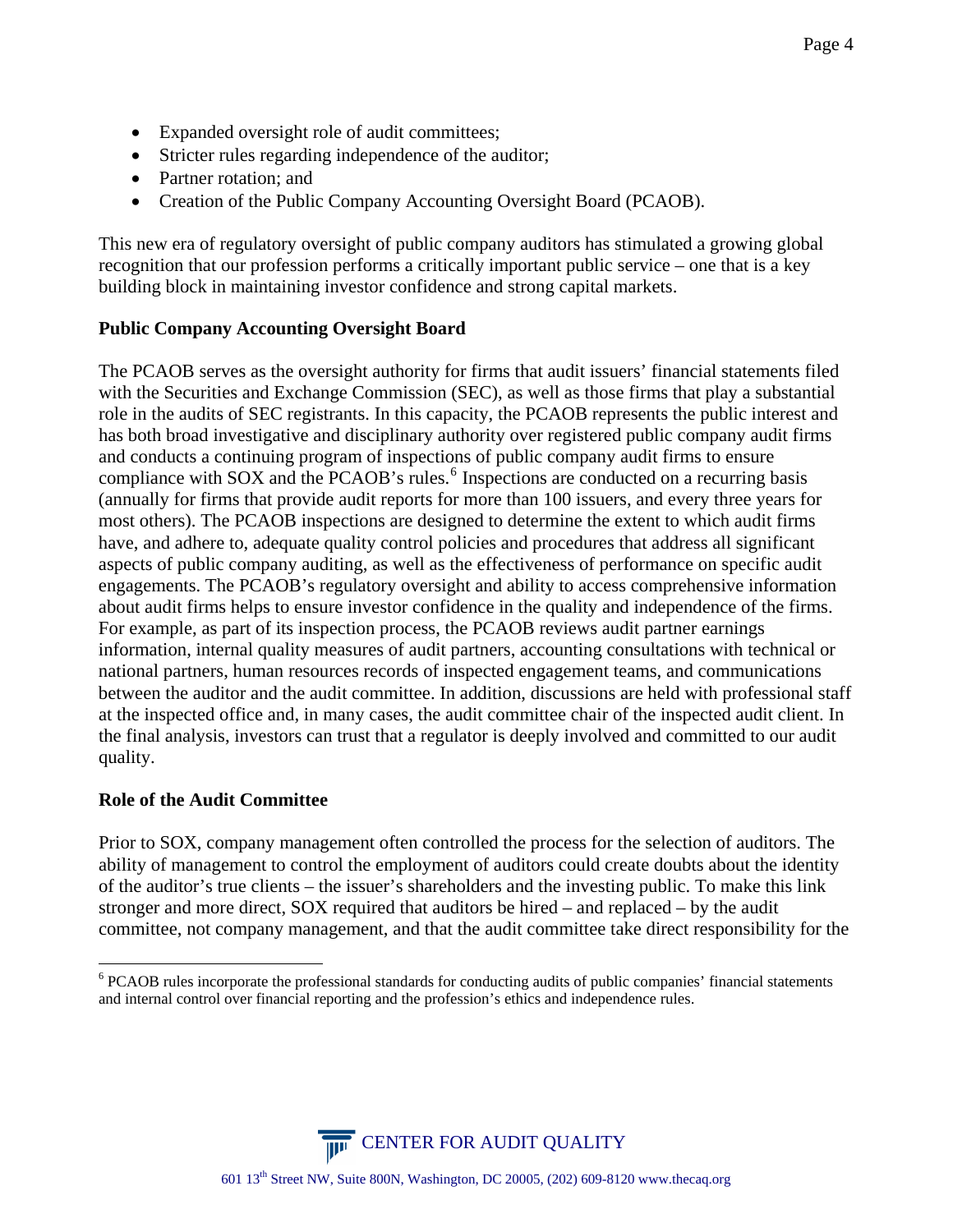appointment, compensation and oversight of the work of public company auditors – a change which notably enhances auditor independence from company management. In addition, the audit committee must pre-approve non-audit engagements to be performed by the audit firms. And to assure audit committees performing those functions represent shareholders first and foremost, SOX prohibits the inclusion of company officers and/or consultants on an audit committee of listed issuers and mandates that audit committee members be independent from management. Further, audit committees now invest more time to fulfill their responsibilities. During the period from 2002 to 2005, the average number of audit committee meetings nearly doubled – to 10. There was a large increase in the frequency of meetings over the four-year span as companies dealt with the new SOX regulations and increasingly complex accounting pronouncements. Additionally, the percentage of audit committee members who were identified as accountants more than doubled – from 5 percent in 2002 to 11 percent in 2005. $\frac{7}{2}$  $\frac{7}{2}$  $\frac{7}{2}$ 

# **Partner Rotation**

SOX classifies partners into two categories:

- Lead and concurring audit partners; and
- All other audit partners.

Under SEC rules implementing the SOX provisions, lead and concurring partners must be rotated after five years and are subject to a "time-out" period of five years. All other partners involved with a registrant's audit must be rotated after seven years and are subject to a "time-out" period of two years.

In developing regulations pertaining to SOX, the SEC acknowledged that its partner rotation requirements needed to strike a balance between the need to achieve a fresh look at the engagement and a need for the audit engagement team to be composed of competent accountants. Prior to SOX, lead partners typically worked on one account for seven or eight years, according to a 2006 poll of finance executives conducted by *CFO* magazine. While the new process has been effective in bringing a fresh approach to engagements every five years, more frequent rotation of partners would pose a significant logistical and human capital challenge for firms. It translates into at least one additional relocation during each partner's career and increased complexity in staffing audit engagements. Smaller firms, in particular, may not have another partner with sufficient industry expertise.

# **MAINTAINING QUALITY IN AUDIT SERVICES**

# **Human Resources Management, Compensation and Rewards**



<span id="page-4-0"></span><sup>&</sup>lt;u>.</u>  $72006$  Audit Committee Research Report, A Huron Consulting Group Report.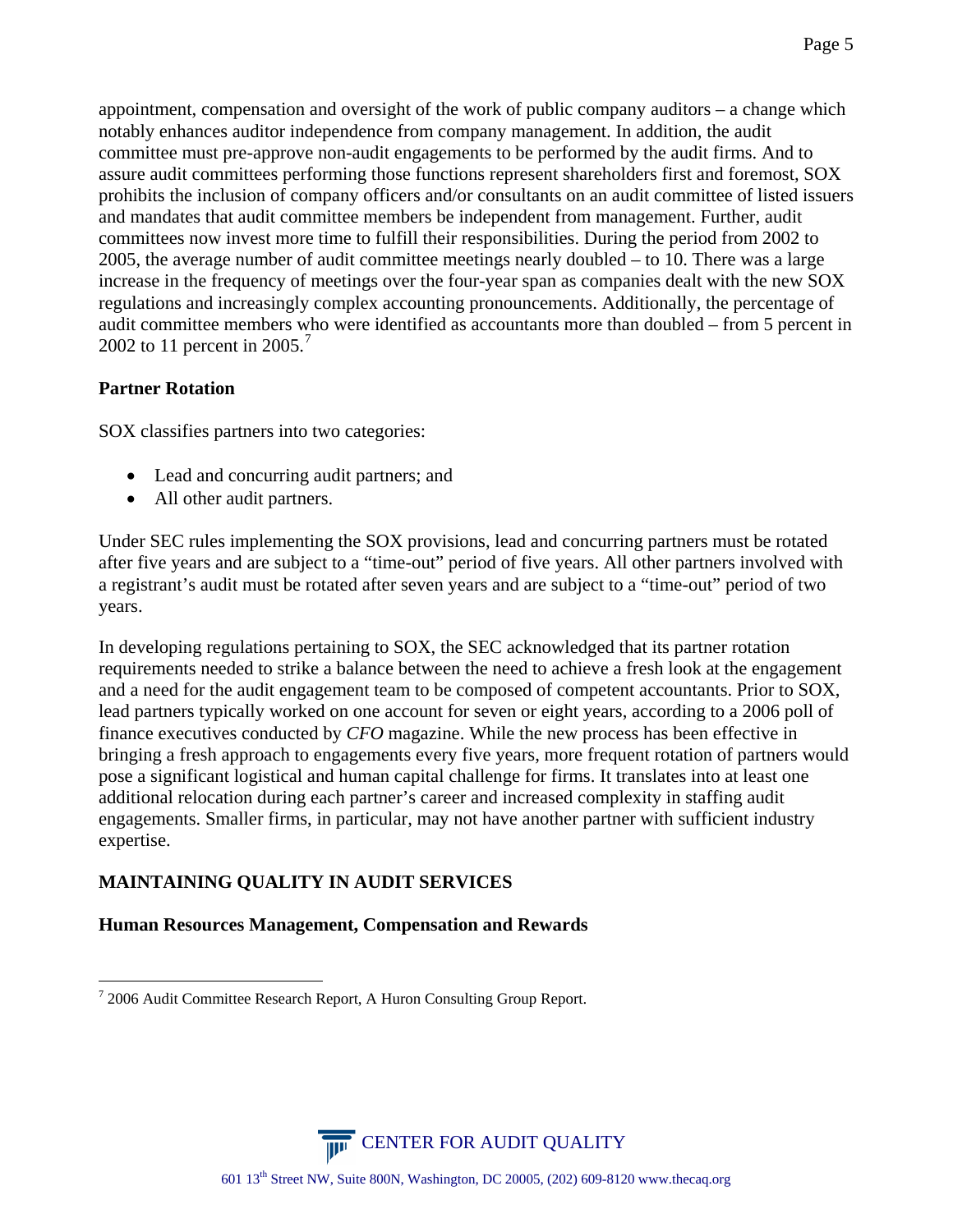An audit firm's overall quality of service is a direct reflection of its workforce, as human talent is the first and strongest element of audit quality. Firms believe the true value of our profession lies in the good judgment of people – made possible by employing the best and the brightest and giving them the training, support and benefits they need to succeed.

The profession is looking to build a stronger – and more diverse – pipeline of talented individuals for the next generation of public company auditors. Persuading students to study accounting is a top priority. But success on that front calls attention to another pressing concern: the shortage of accounting faculty that hold Ph.Ds. In auditing, for example, less than a quarter of the doctorates needed to meet instructional demand will be awarded in the four-year period ending in 2008.

Additionally, the accounting and auditing curriculum must be updated to take into account increasingly sophisticated financial products and transactions and to include consideration of the increasing global framework, led by knowledge of International Financial Reporting Standards.<sup>[8](#page-5-0)</sup>

The profession has a long-standing tradition of contributing to education, to ensure the curriculum addresses the complexity issues and the globalization of the business. Examples of these efforts include: a case study program which is currently in several schools and designed as an in-depth learning experience involving three modules (business analysis and review of past financial performance; accounting analysis; and responsive audit activities and judgments); an academic partnership program that teams a professor with a partner; professor residency programs, which give academics an insider's look at the profession; faculty training programs; and continued support of a Ph.D. project to boost the number of minority professors in business schools.

People who join audit firms are expected to adopt fundamental respect for independence and objectivity standards. The firms take responsibility for training very seriously in order to ensure a consistent approach to audit quality and the technical expertise necessary to effectively execute the work.

**Hiring:** Audit firms maintain stringent hiring standards for both entry-level and experienced recruits, which include not only an assessment of academic records and relevant work experience, but also interviews and background and reference checks.

**Education, Licensure and Training:** Once hired, staff members participate in a variety of formal training courses with a curriculum that matches their respective roles and responsibilities as they progress in their careers. Both partners and staff receive regular training, and developmental and educational instruction. Underpinning an accounting firm's

1



<span id="page-5-0"></span><sup>&</sup>lt;sup>8</sup> The CAQ on Nov. 13 urged the U.S. Securities and Exchange Commission to develop a comprehensive plan, with appropriate timetables and a date certain, for moving all U.S. domestic registrants to International Financial Reporting Standards. [http://thecaq.org/members/pdfs/CAQ\\_Comment\\_Letter\\_US\\_Co\\_Using\\_IFRS.pdf](http://thecaq.org/members/pdfs/CAQ_Comment_Letter_US_Co_Using_IFRS.pdf)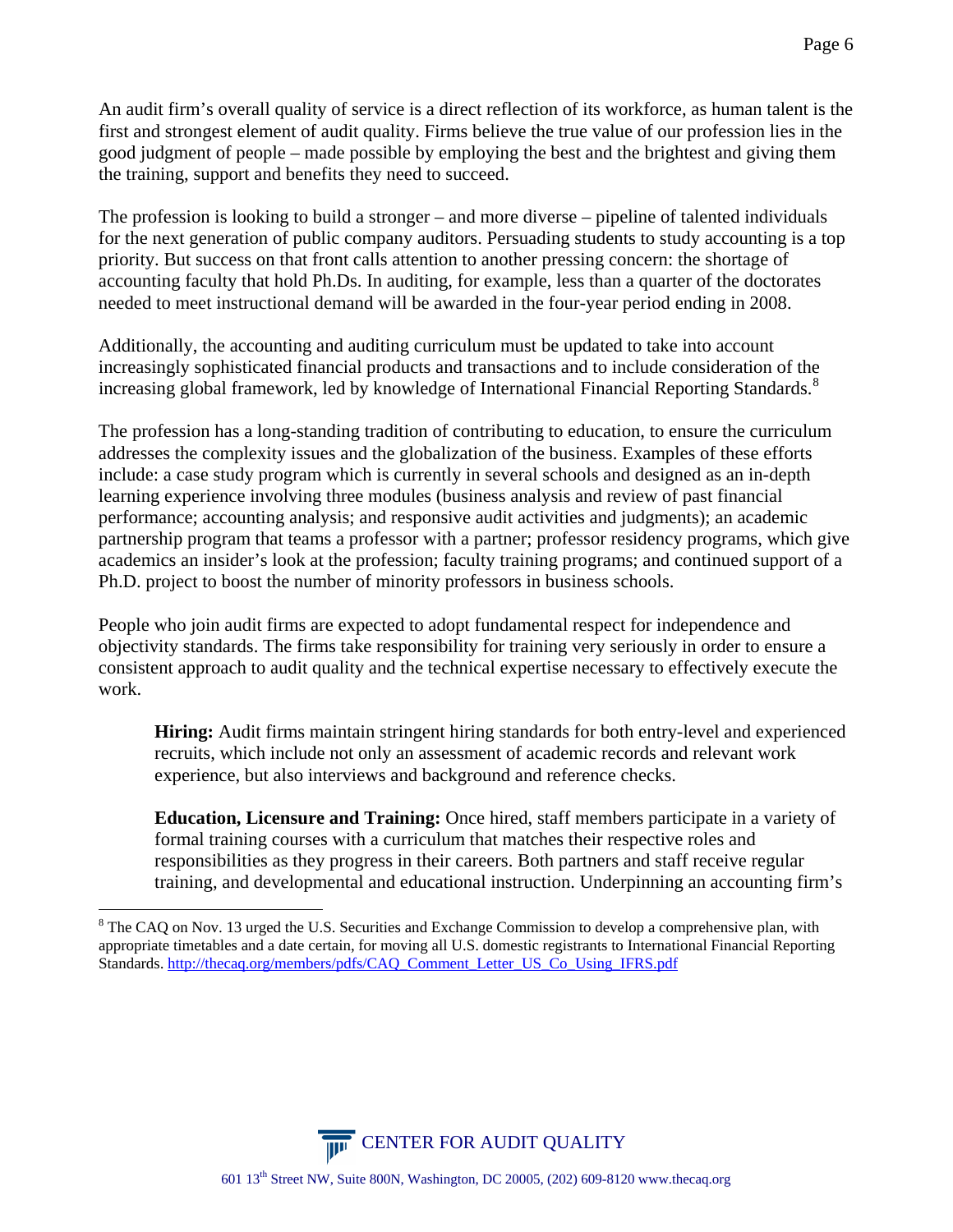competency requirements are the minimum academic, competency and ethics qualifications established by the standards of the PCAOB and the state boards of accountancy. The vast majority of state jurisdictions now impose additional academic coursework on candidates in the form of the 150-hour requirement to sit for the Uniform CPA Exam. Candidates from any educational discipline or major can be eligible to sit for the Uniform CPA Exam, as long as they have attained a threshold number of accounting course hours.

Profession mobility – in the U.S. and globally – is of heightened interest as firms look to staff audit engagements across state borders and seek to bolster the number of auditing professionals with highly qualified foreign students who meet the same professional criteria.

In addition to formal educational training, many audit firms take responsibility for significantly increasing the education of their professionals even after licensure as certified public accountants. As professionals, auditors must continue their training and meet minimum continuing professional education requirements on an ongoing basis.

Without question, today's business environment requires public company auditors to possess a broader and deeper range of skills. The firms have increased their technical training, with one introducing a mandatory three-day program for audit professionals from the manager to the partner level, with one day devoted exclusively to fraud detection.

Along with training, timely information and communication are essential. Information must be kept up-to-date and available to partners and staff regardless of their location. In larger firms this is generally accessed through a system of shared network databases and electronic information. Regular communications from the national office and practice units alert partners and staff to new standards and provide related guidance to assist them in understanding such changes and in providing high-quality service to clients. Access to current technical information is made available to employees of larger firms through an extensive investment in knowledge sharing and training systems. In smaller firms, current technical information is accessed through profession-based publishers, such as the AICPA, and through commercial providers, along with state CPA societies' extensive continuing education offerings.

**Compensation and Rewards:** Firms implement policies and procedures for evaluating, compensating, and otherwise rewarding partners and staff in a way that helps ensure the highest priority is given to performance of high quality audits and audit-related services in conformity with PCAOB standards and professional values, and the protection of investors. Generally, factors considered by firms when compensating and rewarding personnel include each person's demonstrated technical expertise, objectivity and professional skepticism in the performance of professional responsibilities, especially related to delivering quality audit services. The demonstrated ability to mentor and provide on-the-job training in the performance of a high quality audit is also an important factor. Consistent with SEC rules,

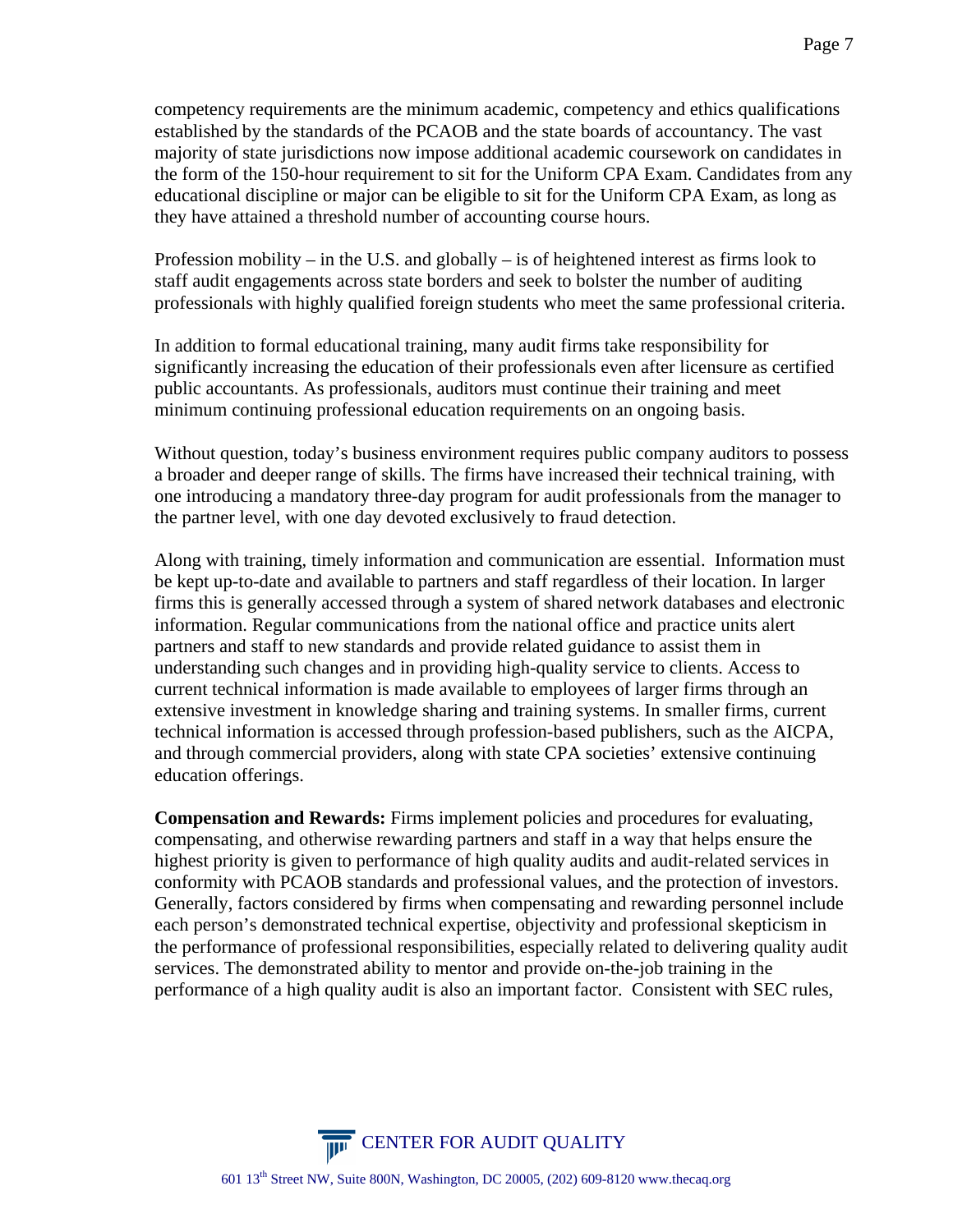Firms generally provide consistent positive recognition for compliance with their quality control policies and procedures through methods that include partner and staff appraisals as well as promotion and remuneration policies. Though ultimately a matter of facts and circumstances, firms – as necessary and appropriate – maintain and clearly communicate a disciplinary framework for noncompliance that reflects clear penalties ranging from remedial actions to termination for instances of non-compliance or quality lapses. The firms also provide guidance on how and in what circumstances such penalties will be applied.

# **Basic Audit Quality Functions**

One way that CPAs and public accounting firms meet their responsibility to the public is by continued focus on the systems of quality control that ensure conformity with applicable quality control standards, including those related to independence, objectivity and integrity. Audit firms have expanded the scope of their quality control standards, which include client acceptance and continuance, engagement performance processes, and engagement consultation and quality review. The quality control systems of the larger firms' public company audit practices are reviewed annually by the PCAOB as part of its inspection process, and of the smaller firms every three years.

**Client Acceptance and Continuance:** Controls regarding the acceptance and continuance of client relationships are important in a firm's system of quality control. The PCAOB inspections typically include an evaluation of the appropriateness of a firm's policies and procedures to ensure that the firm undertakes or continues to serve only those relationships and engagements in which the firm:

- Has considered the integrity of company management and does not believe that the client lacks integrity;
- Is competent to perform the engagement and has the resources to do so; and
- Can comply with all PCAOB standards in the conduct of the engagement.

Many accounting firms have developed enhanced risk management structures that include experienced partners who devote significant portions of their time to risk management activities. They play an integral part in the client acceptance and retention process. Importantly, clients are clients of the firm – not of the partners. As a result, the firms take a keen interest in all aspects of the audit engagement. For his/her part, the client engagement partner is responsible for bringing all appropriate resources to an engagement.

# **Engagement Performance Processes**

**CENTER FOR AUDIT QUALITY**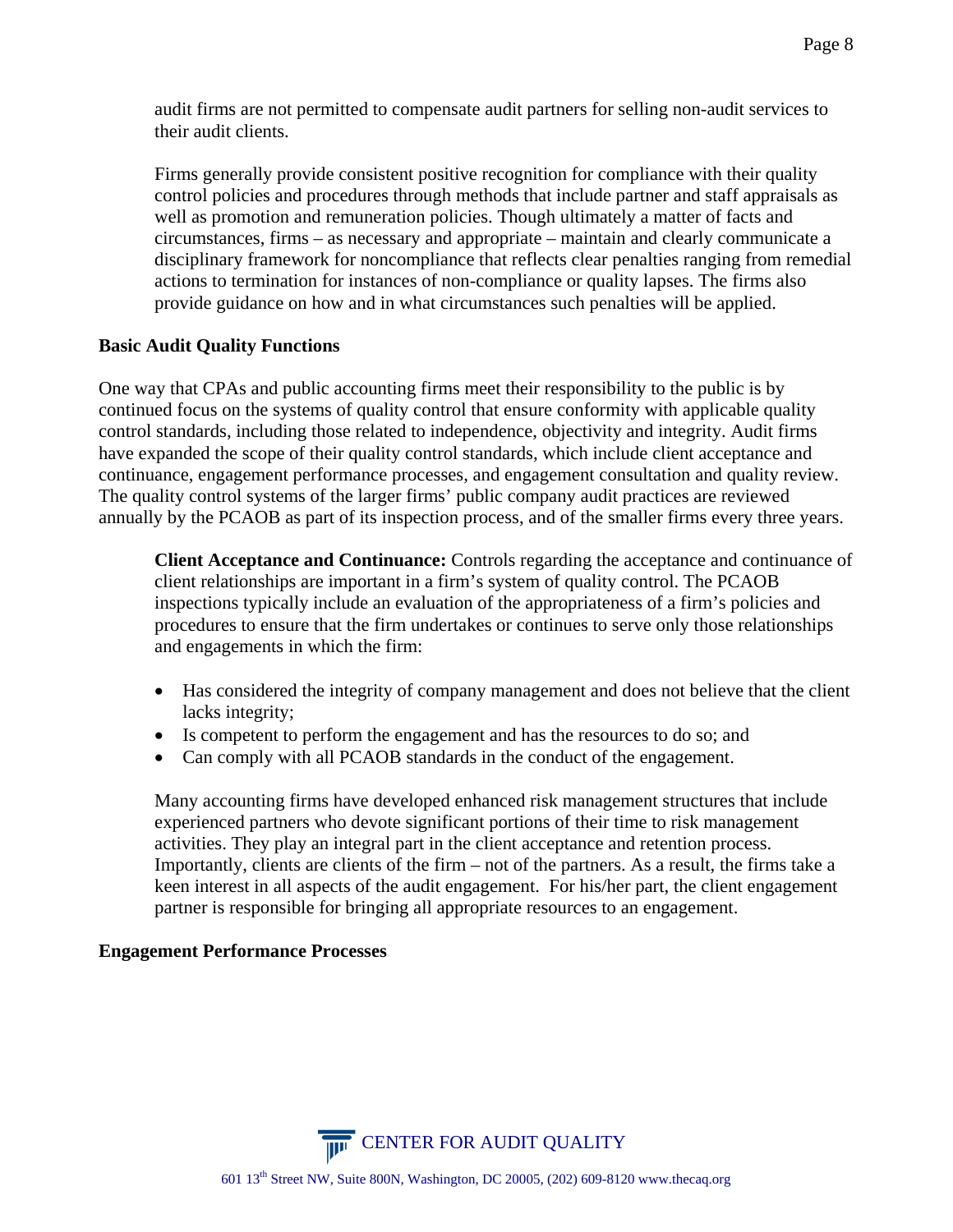**Audit Methodology:** Audit quality is often built on a comprehensive and consistently applied audit methodology. Accounting firms maintain comprehensive policies and procedures governing the accounting and auditing practice, updated to reflect new professional developments and to address emerging issues and needs. These policies and procedures cover professional and regulatory standards, as well as guidance about how best to implement the standards. Firms also drive consistency in the quality of engagement performance by written or electronic manuals, software tools, or other forms of standardized documentation, and industry or specific subject matter guidance materials.

Firms have generally adopted an enhanced framework of accountability for quality throughout the firm, from leadership to the engagement team level. The methodology framework is usually developed centrally and is supported by manuals and training. Compliance with the methodology is monitored by more senior partners designated to perform quality control functions. A firm may also designate individuals to have primary responsibility for monitoring and maintaining the firm's policies for the interpretation of accounting standards or auditing procedures. The common framework underpinning the audit methodology clarifies personal and collective responsibilities for high-quality work. Additionally, professionally-vetted and commonly accepted audit approaches and methodologies are commercially available in the marketplace, and are routinely accessed and implemented by smaller public company auditing firms.

**Staffing of Engagement Teams:** PCAOB standards require that the knowledge, skill and ability of personnel assigned significant engagement responsibilities be commensurate with the level of risk for the engagement. Ordinarily, higher risk engagements require more experienced personnel or more extensive supervision (or both) during the planning and conduct of the engagement. In building an engagement team, firms consider how to mobilize a knowledge-based, multi-disciplinary team that collectively has the appropriate capabilities, competence and time to perform the audit engagement in accordance with the professional standards of the PCAOB. Firms also may involve industry, service line or functional specialists (*e.g.*, banking, income taxes, or information technology) generally based on an assessment of risk during the client acceptance and continuance process.

**Supervision and Quality Review:** A number of internal quality control procedures are performed at an engagement level. For example, the work performed by staff would be reviewed by more experienced engagement management team members, including the lead engagement partner, complemented with internal quality reviews. In addition, an accounting firm's public audit clients have an engagement quality control review partner (also known as a concurring partner or a quality review partner) assigned who is responsible for reviewing the key risks identified by the engagement team and responses to those risks, significant engagement team judgments, the audit plan and its execution, the resolution of significant issues, the financial statements, disclosures and the appropriateness of the audit report. The engagement quality control review partner for public company audits is generally

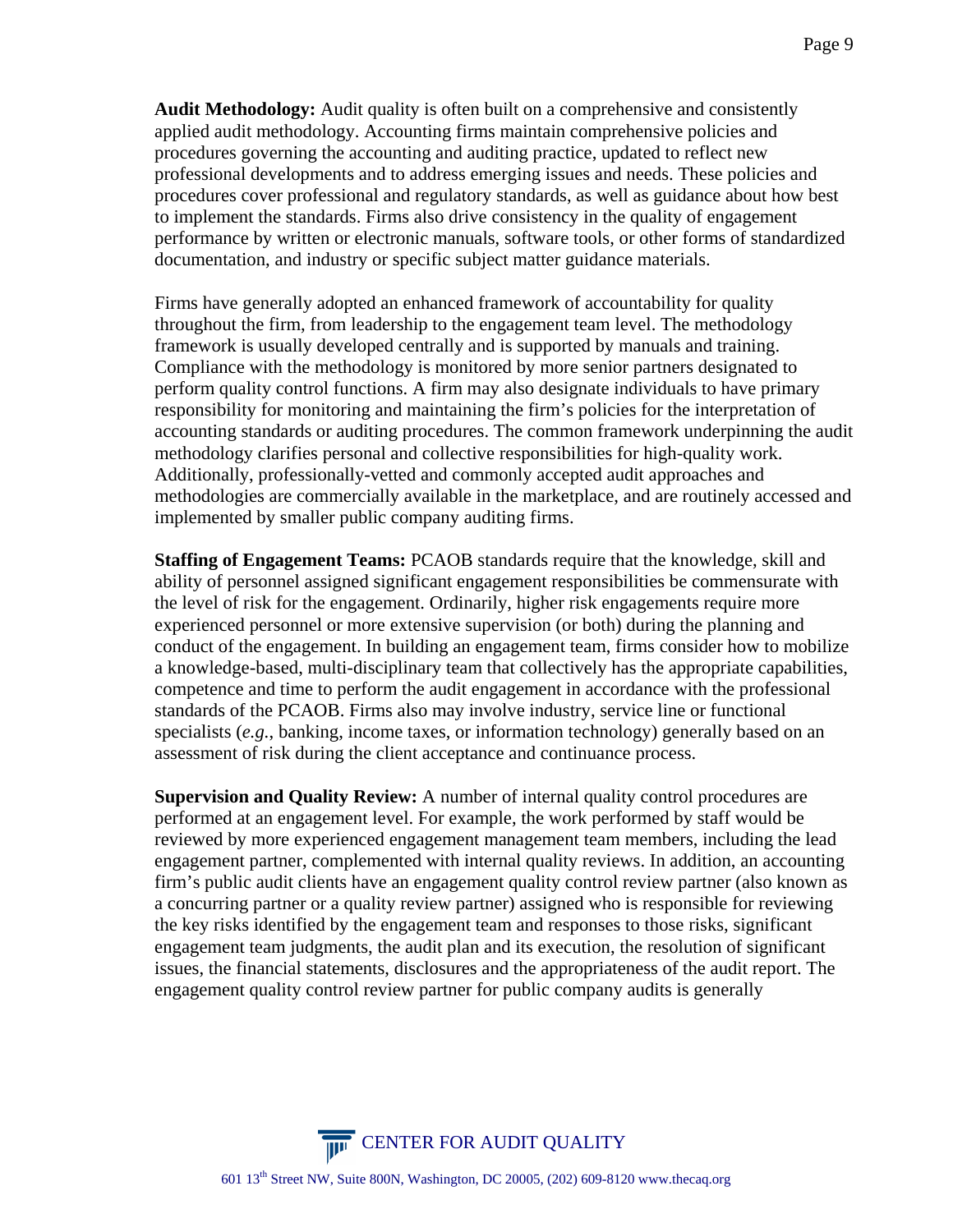experienced in the industry and provides additional expertise with respect to accounting, auditing, financial reporting, compliance with SEC regulations and capital markets activities.

**Engagement Consultation:** The very largest of firms typically have a national office, which is a separate unit within the accounting and auditing practice, and independent from those responsible for revenue generation or management. Members of the national office may have a seat on the leadership team that sets strategic direction for the accounting and auditing practice, and drives major practice initiatives and decisions. The national office typically consists of partners and managers who are specialists in accounting and auditing standards and their application. They review and advise on matters involving significant, unusual or complex accounting or auditing issues and SEC regulations, as well as set policies, positions and audit methodology. Smaller firms often replicate some or all of the functions of a national office through designation of special review and consultation partners.

In the event of a disagreement relating to a significant accounting or auditing decision within an engagement team, a resolution process provides guidance for escalating the discussion through the firm's technical chain-of-command until the matter is satisfactorily resolved. In their pursuit of quality, some firms have adopted what one refers to as "safety valves," which include an ethics hotline for 24/7 confidentiality, a dispute resolution process to resolve disagreements with superiors' conclusions, and a quality mailbox to solicit ideas for continuous improvement.

### **Quality Control Risk Assessment**

Continuing or periodic assessment of potentially significant risks of violation of PCAOB standards or professional values is important. Firms analyze and implement action plans related to how significant risks to quality can be better controlled. As a complement, firms also maintain internal monitoring and inspection processes to help ensure that the policies and procedures relating to the system of quality control are relevant, adequate, appropriately updated, adapted to changing conditions, and operating effectively.

### **Internal and External Inspections**

The public company auditing profession is closely monitored by the PCAOB through the inspection of the firms' public company audit practices, which, when coupled with a firm's internal quality inspection program, provides a quality control framework and helps to ensure that firms consistently conduct high quality audits. The purpose of the monitoring and inspection functions is to provide reasonable assurance that the quality control policies and procedures are appropriately designed, operating effectively, complied with in practice, and sufficient to achieve the overall quality control objective that the firm and its personnel comply with professional standards, standards of the accounting oversight body and the firm's own internal quality standards. Monitoring and internal inspection include the ongoing evaluation of all of the elements of quality control and periodic

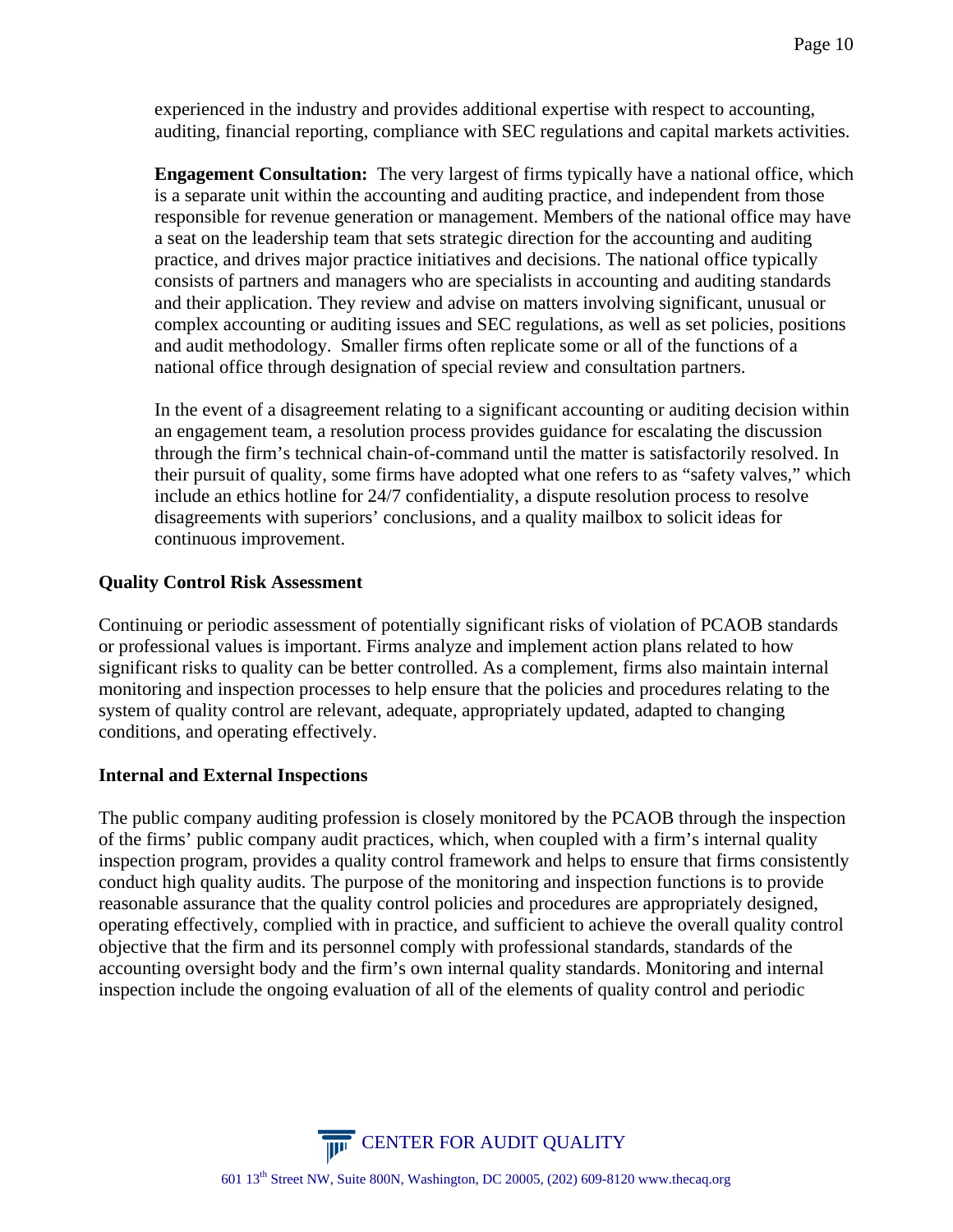inspections of completed engagements and of various aspects of the quality control system. The monitoring and internal inspection functions evaluate quality control deficiencies and identify systemic or repetitive deficiencies that require timely corrective action. Remediation of deficiencies is accomplished through the development and implementation of action plans, including firm-wide training when appropriate.

**Internal Inspection Programs:** As mentioned above and in addition to the PCAOB inspection process, many of the large audit firms conduct their own internal inspection programs which include an annual review of the firms' systems of quality controls for the accounting and auditing practice. Inspection teams primarily are composed of partners and senior staff who review compliance with elements of the quality control systems. Most firms strive to ensure that every audit partner is reviewed at least once every three years, but any partner may be reviewed more frequently. The results of these inspections are available to be shared with the PCAOB.

**PCAOB Inspection:** As noted before, the PCAOB conducts regular inspections of the procedures and practices of the public company audit practices of PCAOB-registered firms. The reviews are designed to determine the extent to which audit firms have and adhere to adequate quality control policies and procedures that address all significant aspects of public company auditing, as well as the effectiveness of performance on specific audit engagements.

### **Firm Structure and Networks**

Accounting firms in the U.S. are generally organized as limited liability partnerships under state law. State law generally requires firms to be owned by individuals that actively participate in the practice. Professional codes of conduct/ethics are imposed on partners and staff by the PCAOB, the AICPA, and by state boards of accountancy. Firms also install codes of conduct/ethics that employees are required to meet, and those codes vary based on the size and complexity of the firm. The codes are enforced by the firms' own policies and disciplinary procedures. These firm codes and standards often exceed those imposed by the regulators and professional standards.

In most parts of the world, the right to practice accountancy is granted only to firms in which locally qualified professionals have majority or full ownership. Most, if not all, accounting firms that serve multi-national enterprises are by necessity members of regional or global networks with affiliates that operate locally and are subject to local regulatory regimes. The network structure is used for a number of reasons, including national restrictions that limit equity ownership in CPA firms to local licensees.

Global networks of firms emerged in the late 1800s (generally via contractual arrangements among firms) and grew in size and scope through the second half of the  $20<sup>th</sup>$  century. Firm networks continue to serve a critical need to meet the increasing globalization of business and the capital

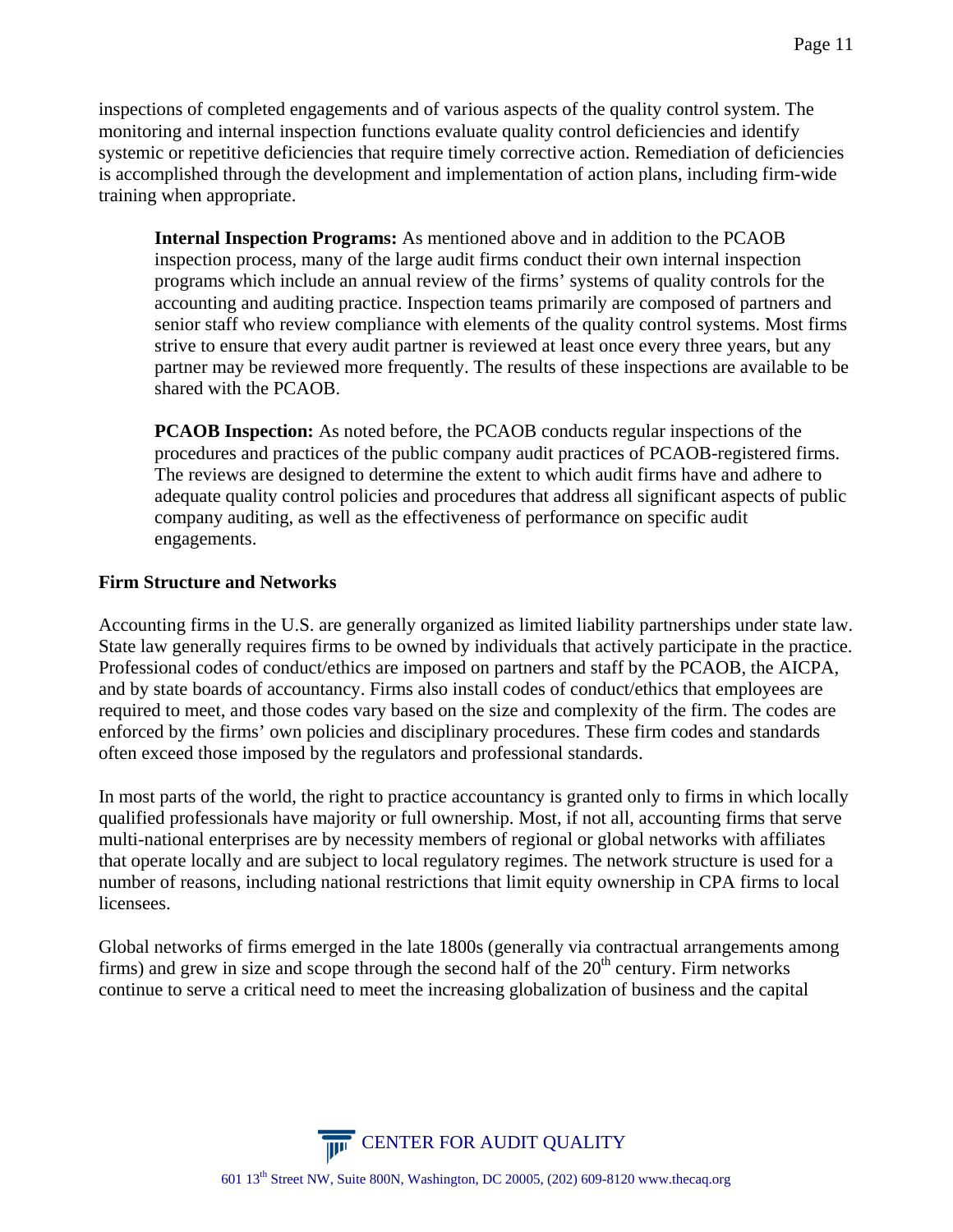markets. Over time and in response to a business climate that features both cross-border opportunities and cross-border risk, the global networks have increased their oversight and compliance monitoring over their member firms.

Member firms typically execute a membership agreement with the network organization to spell out the rights and obligations of the respective parties, and the networks typically adopt (and member firms ratify) policies and requirements to provide greater detail about how those obligations are carried out. The rights and obligations cover matters such as compliance with the common standards, policies and methodologies of the network, participation in quality assurance programs, sharing of information, agreement on a common and collaborative business strategy, rights to use the network name and other trademarks, conditions for continued membership in the network, processes and penalties for withdrawal from the network, sharing of common costs and/or payment of network membership fees, voting rights, and other rights to participate in network governance. These agreements typically prohibit the network organization from providing services to clients – limiting that function to the member firms themselves.

The concept of a network is used by many firms, from the largest to the smallest of firms. Networks operate in two basic styles. In the first model, a firm joins and identifies with a global network to reference and identify with that network and to create a presence similar to the six largest firms. In the second model, a firm joins and identifies with a global network but keeps its firm or local name and acknowledges its affiliation with an international network by including all or part of the network name in its firm name. Also, some firms align internationally, but are not members of a network, rather are organized as an association of like-minded firms. These firms reference the association membership, but do not include the association name in their firm name.

### **Audit Firm Governance**

Each network has its own organization and structure, and with respect to firms that are associated with international organizations, the ability of the international organization to affect each national or regional firm's operations varies from network to network. The discussion in this section represents a synthesis of structures and should not be read as representing the governance for any particular network.

At the global level, membership agreements and network policies typically set forth terms of reference for firms' governing bodies and their composition. Firm governance structures at the network level typically include a chairman and chief executive (who may or may not hold executive position(s) in one of the member firms), a leadership team of partners with various functional and geographic responsibilities, and an oversight board, typically made up of partners in the firm. For the largest of firms and networks, the management team and oversight board are responsible for monitoring compliance with firm policies and procedures and have the authority to impose sanctions against member firms. Although the preference is certainly to impose sanctions designed to ensure compliance with and education about global standards, sanctions ultimately can include withdrawal

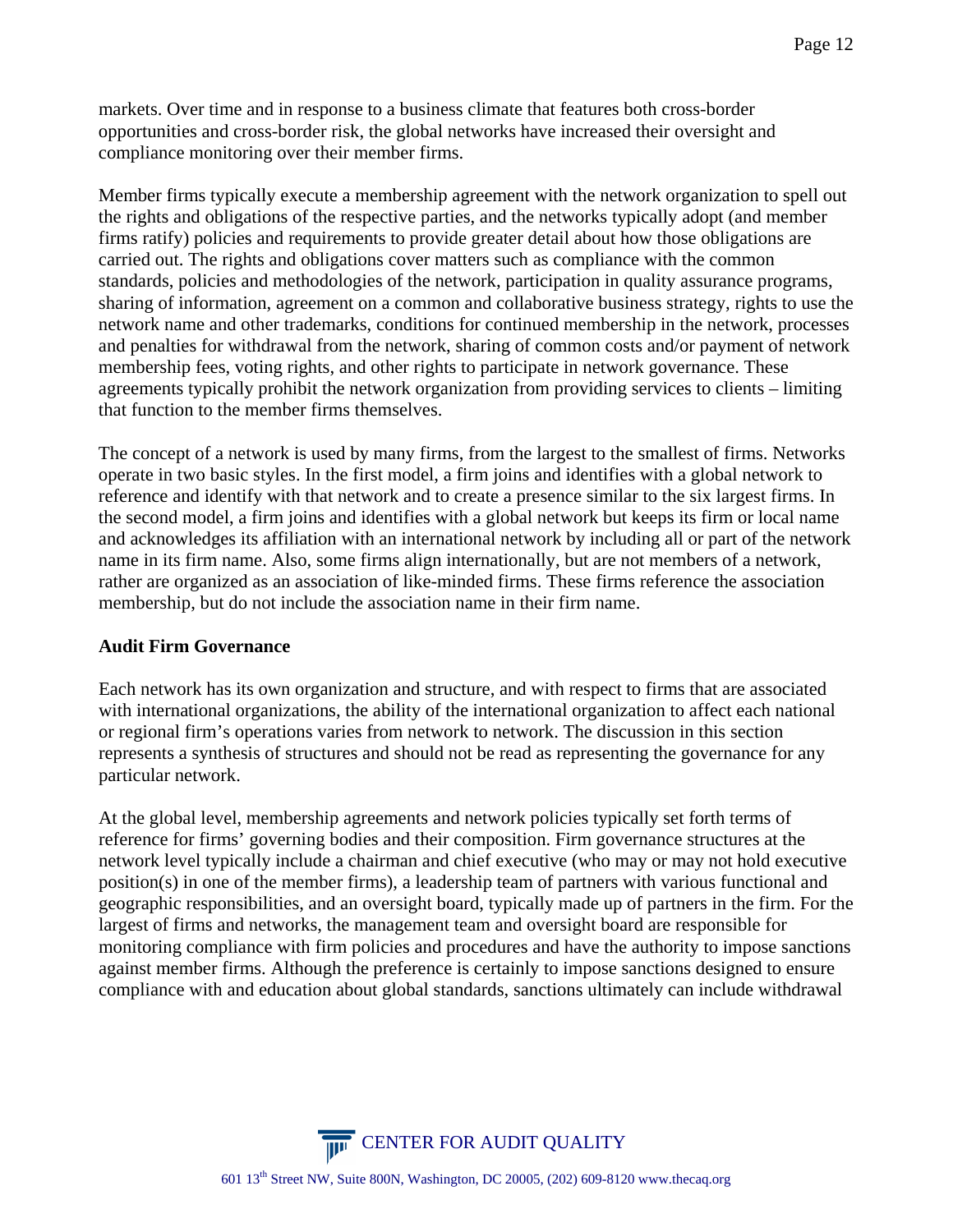of the member firm's rights to use the network name and trademarks, and expulsion of the member firm. For smaller firm networks, membership in a global network is more related to the ability to call upon a member firm to assist with work in another country and may have somewhat less structure and oversight than for larger firm networks.

Firms that are actively engaged globally have adopted new structures to help provide the level of service their clients demand, whenever they demand it. As an example, one firm several years ago reorganized 140 country practices into seven aligned global areas. In uniting its people and its market-facing activities on every continent, the firm has underlined its worldwide commitment to consistency and quality.

Governance structures help to ensure high quality, competent professionals, make the best use of the firm's intellectual capital, and create an environment where professional risks are anticipated and addressed. Audit firm governance processes and the allocation of power, authority, and responsibility within the firm are based on the recognition of the ultimate importance of high quality professional work, quality control standards, and professional values.

**Firm Management and Election of Leadership:** There are various ways in which public company audit firms approach the election, evaluation and removal of their leadership. Typically, the largest audit firms in the U.S. are run by senior management – usually an elected or appointed chief executive officer and/or senior partner, along with other executives who constitute a management team. Senior management often includes leaders of the various service lines, a risk management or professional practice leader, a general counsel and/or director of compliance, an operating and administrative leader, and a business strategy leader, among others. Oversight of management's strategy and performance is typically provided by a supervisory board (sometimes referred to as a "board of partners"). Typically, a super majority of board members are CPAs not serving on the management committee who represent the interests of the partnership as a whole.

One of the critical elements of governance in firms that perform audits of public companies is that the decision making authority of the professionals who are trained in auditing and licensed as CPAs may not be over-ridden by non-CPAs in the firm. Accordingly, there are limits on the number of non-CPAs in a firm's ownership and in positions of decision making authority as to the application of professional judgment regarding the application of accounting principles and audit standards. Outside influences driven by factors other than professional responsibilities are a threat to the sound exercise of professional judgment.

"Tone at the top" – the ethical atmosphere created in the workplace by an organization's leadership – is a key ingredient to firm management and election of leadership for firms of all sizes. As a result of the significant changes that have taken place within the accounting profession in recent years, firms as a general matter have implemented more comprehensive, systematic processes for managing risk, monitoring compliance with risk management policies and procedures and ensuring

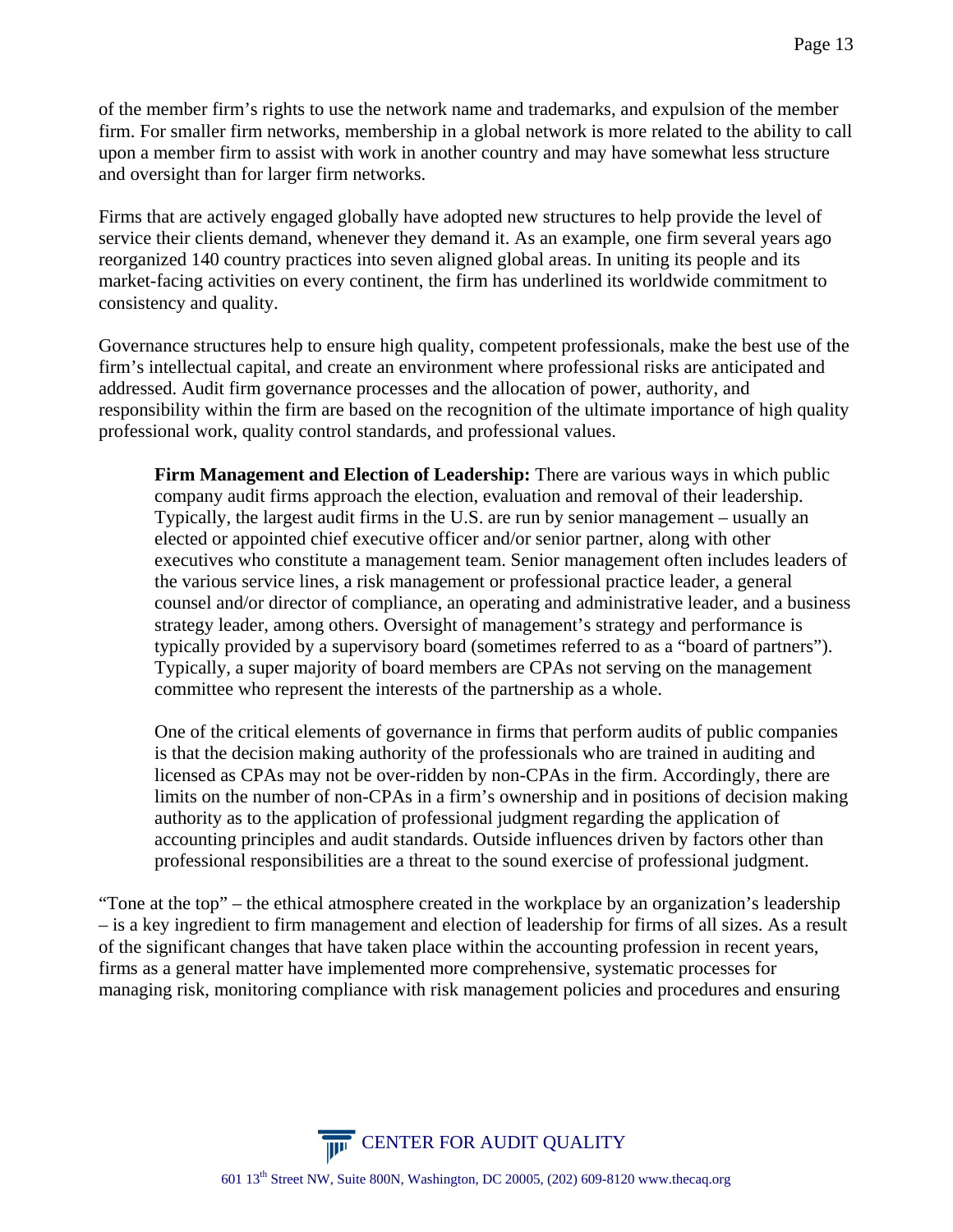audit quality. While the regulatory and oversight regimes currently in place have been critical to helping the profession ensure greater independence and objectivity, they are even more effective when firms commit to a "tone at the top" that complements the efforts of regulators by reflecting greater emphasis on governance that, by implication, encourages professionals to take greater responsibility for their actions and those of their peers.

**Accountability through Partnership Agreements:** Generally, firms hold their partners accountable through partnership agreements. Partners have no inherent right to continued employment. Their continued association is contingent upon full compliance with their undertakings pursuant to those agreements.

Partner obligations are spelled out in partnership agreements. Those obligations bind the partner on matters such as compliance with policies and standards, contribution of capital, behavior in the workplace and otherwise, mandatory retirement age, return of shares upon separation, and processes of removal whether or not for cause. Partners' performance is generally evaluated based on specific measures (both quantitative and qualitative) to assess performance, demonstrated technical competence and personal character, as well as compliance with applicable firm policies and professional standards.

### **ETHICS AND COMPLIANCE**

### **Independence, Integrity and Objectivity**

Independence – objective, impartial judgment – forms the bedrock of credibility in the auditing profession, and is essential to the profession's primary function in the capital markets. Congress recognized the importance of auditor independence when it passed the Sarbanes-Oxley Act by codifying certain pre-existing professional and regulatory requirements into the Act, and also strengthening those requirements.

Great emphasis is placed within each firm, as it should be, on ethical conduct and compliance with SEC, PCAOB and firm independence standards. Over the last several years, those systems have been expanded and are now ingrained in the planning and performance of every audit. Public company audit firms have extensive checks and balance systems and processes to monitor firm and individual professional independence. Beyond communicating detailed independence policies to partners and staff, audit firms generally have implemented procedures and policies including: a system of listing clients and restricted investments; a process where professionals (and, in the case of networks, member firms) must report details of all investment transactions; timely monitoring of investments held; and individual systems designed to evaluate whether non-audit services are permissible and submitted in a timely manner for audit committee pre-approval. Typical compliance tools include systems and processes to pre-clear and subsequently monitor the firm's business relationships and alliances; periodic communication to partners and staff about changes to client relationships; annual confirmation of compliance with restrictions; training; designated

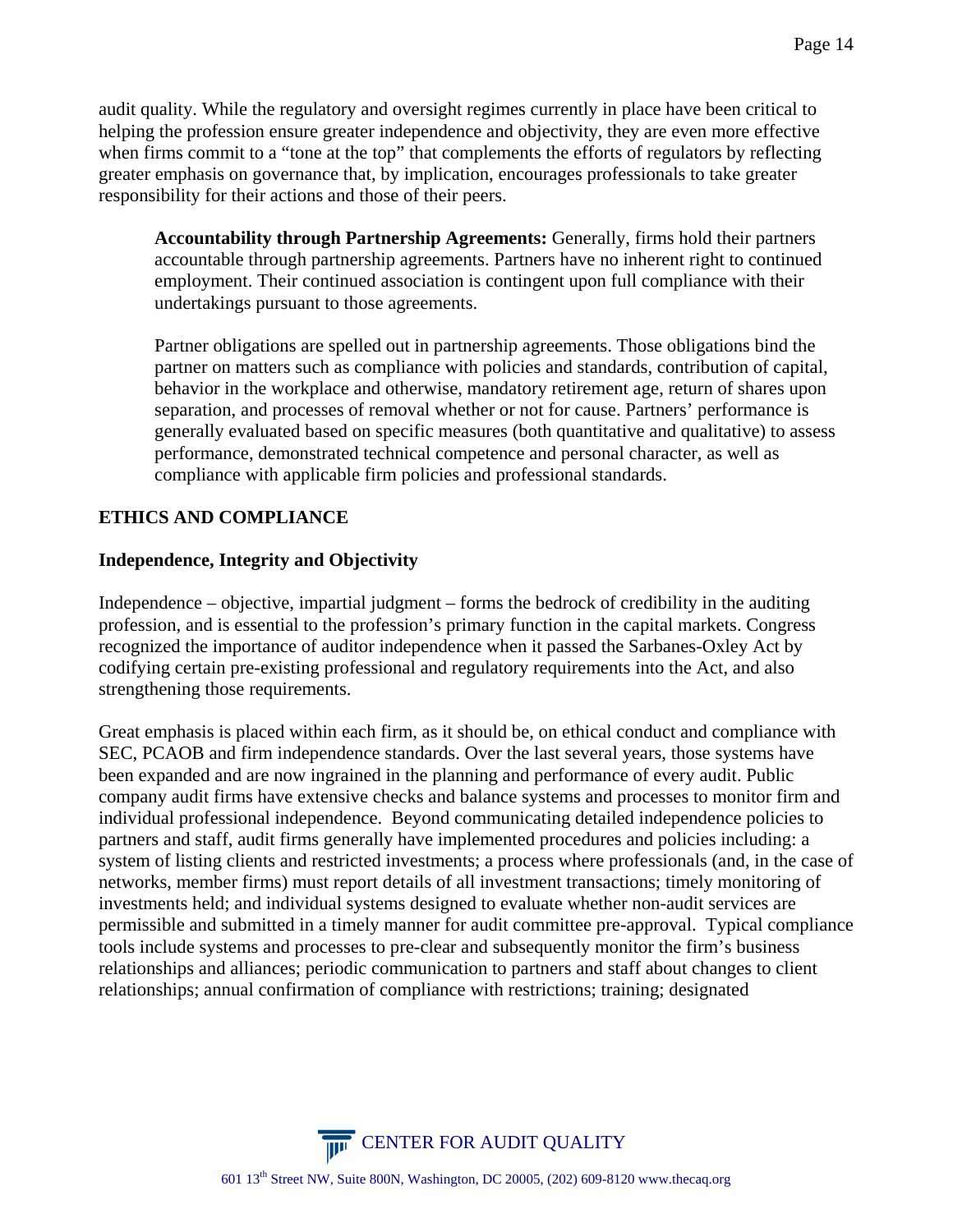independence experts that are available for consultations when questions arise; and compliance monitoring and testing of individual compliance. Independence monitoring systems are more extensive and elaborate in larger firms, due to the breadth of their public company audit practices and the large volume of professionals within the firm.

As noted before, lead audit partners and engagement quality control review partners on SEC audit clients can not serve in those capacities for more than five consecutive years. There are additional rotation requirements applicable to other partners who play a significant role in firm audits.<sup>[9](#page-14-0)</sup> Professional standards and SEC interpretations prohibit circumstances in which an audit client constitutes an unduly large portion of a firm's revenue.<sup>[10](#page-14-1)</sup> These safeguards help to ensure that familiarity, financial dependence and other threats do not impair a firm's independence, integrity and objectivity.

The heightened focus on auditor independence is a positive development for investor assurance and confidence. However, to gain the maximum benefit from increased investor confidence, the auditor independence regulations and requirements supporting that confidence must be robust, conceptually sound, and well understood. The independence rules are also most effective when risk-based to ensure that the rules remain in step with increasingly complex, global markets. Inconsistencies among jurisdictions or regulations, such as standards that differ because of different oversight bodies or regulations that differ by country, increase complexity and create difficulties in monitoring compliance. In the last five years, audit firms have made substantial investments in resources and systems related to both personal and firm-level audit independence. As an example, one firm has over 20 partners and professionals dedicated to this effort in order to conduct independence audits of all partners at least once every three years.

To make certain their people understand the rules, policies and their personal responsibility and role in safeguarding independence, firms throughout the profession have increased the hours and depth of their training on independence, including tailoring the training specifically to the roles of partners, service-line professionals, procurement personnel, and newly-hired employees. In 2004-2005, for example, nearly 18,000 client service professionals completed one firm's mandatory, four-hour independence and integrity training, which also is required of new hires. Another 500 business development and procurement professionals completed the same training.

1



<span id="page-14-0"></span><sup>&</sup>lt;sup>9</sup> Under the SEC's auditor independence rules, accounting firms with fewer than five public company audit clients and less than ten partners are exempt from the partner rotation requirements provided the PCAOB conducts a review of each public company audit client engagement at least once every three years.

<span id="page-14-1"></span><sup>&</sup>lt;sup>10</sup>According to a Staff Report on Auditor Independence prepared by the SEC's Office of the Chief Accountant in March 1994, "The Commission's published requirements do not specifically address this issue; however, the Commission's staff raises questions regarding the independence of accountants who derive more than 15% of their total revenues from one client or group of related clients…"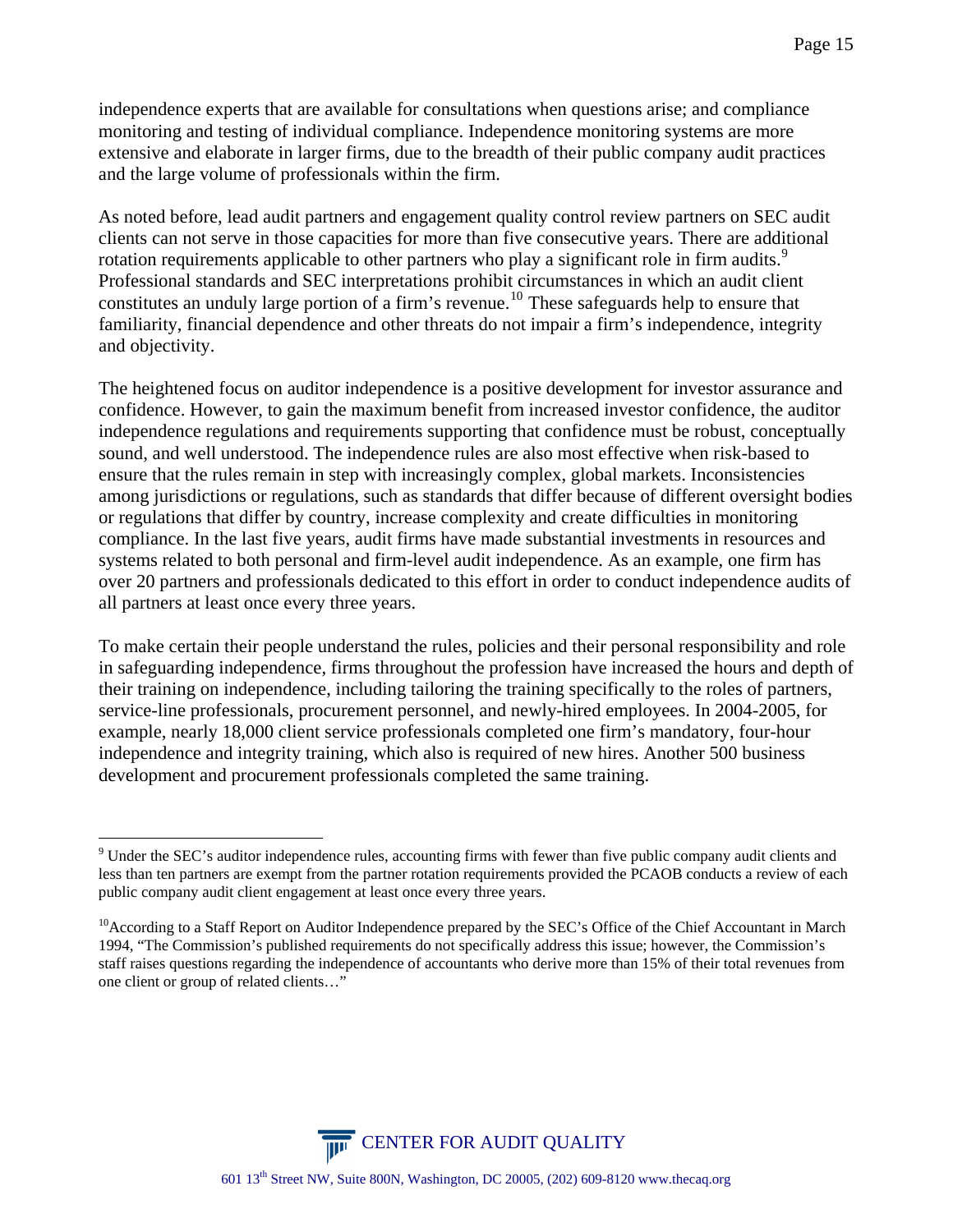### **Interpretations, Investigations and Enforcement**

While accounting firms conduct their business within the framework of applicable professional standards, laws, regulations and internal policies, firms also acknowledge that these standards, laws, regulations and policies do not govern all types of behavior. Knowing that a firm's culture and values are of utmost importance to the effective functioning of its quality control system, most accounting firms reinforce their commitment to high standards for quality and integrity by publishing a code of conduct for all of their people and member firms.

Codes of conduct established by the profession, accounting firms and their networks (as well as the code established by the AICPA and incorporated into regulations by state boards of accountancy) supply a framework for resolving possible ethical issues, which is further strengthened and complemented by the oversight and enforcement capabilities of the SEC and PCAOB. It is the responsibility of professionals in the accounting firm to follow firm policies and applicable codes of conduct, regulations and professional standards. Recognizing that non-compliance with a code of conduct could indicate, or result in, a lax compliance environment, accounting firms or boards of accountancy (or both) take steps to investigate suspected code violations and, if appropriate, remedy the situation.

In addition, the PCAOB's regulation of the audit profession provides oversight for the firm's efforts. In order to ensure that auditors comply with certain fundamental principles of integrity and to eliminate or reduce threats to objectivity, safeguards are implemented to help ensure objectivity, professional competence and due care, confidentiality, and professional behavior. The PCAOB's oversight further supports such efforts.

### **THE GLOBAL VIEW**

From a global perspective, there is considerable diversity in the ways in which countries have responded to the issues of audit quality, education and training, audit standard setting, and oversight. However, there appears to be growing consensus that regulators on every continent would be well served by working more closely together in the interest of improving worldwide audit quality.

The establishment of the Public Interest Oversight Board (PIOB) in March 2005 was the result of a collaborative effort by the international financial regulatory community, working with the International Federation of Accountants, to ensure that auditing and assurance, ethics and educational standards for the accounting profession are set in a transparent manner that reflects the public interest. According to the Madrid-based organization, "It was mutually recognized that high quality, transparent standard-setting processes with public and regulatory input, together with regulatory monitoring and public interest oversight, are necessary to enhance the quality of external audits of entities. For this reason, the PIOB also maintains active liaison with independent audit regulators around the world."